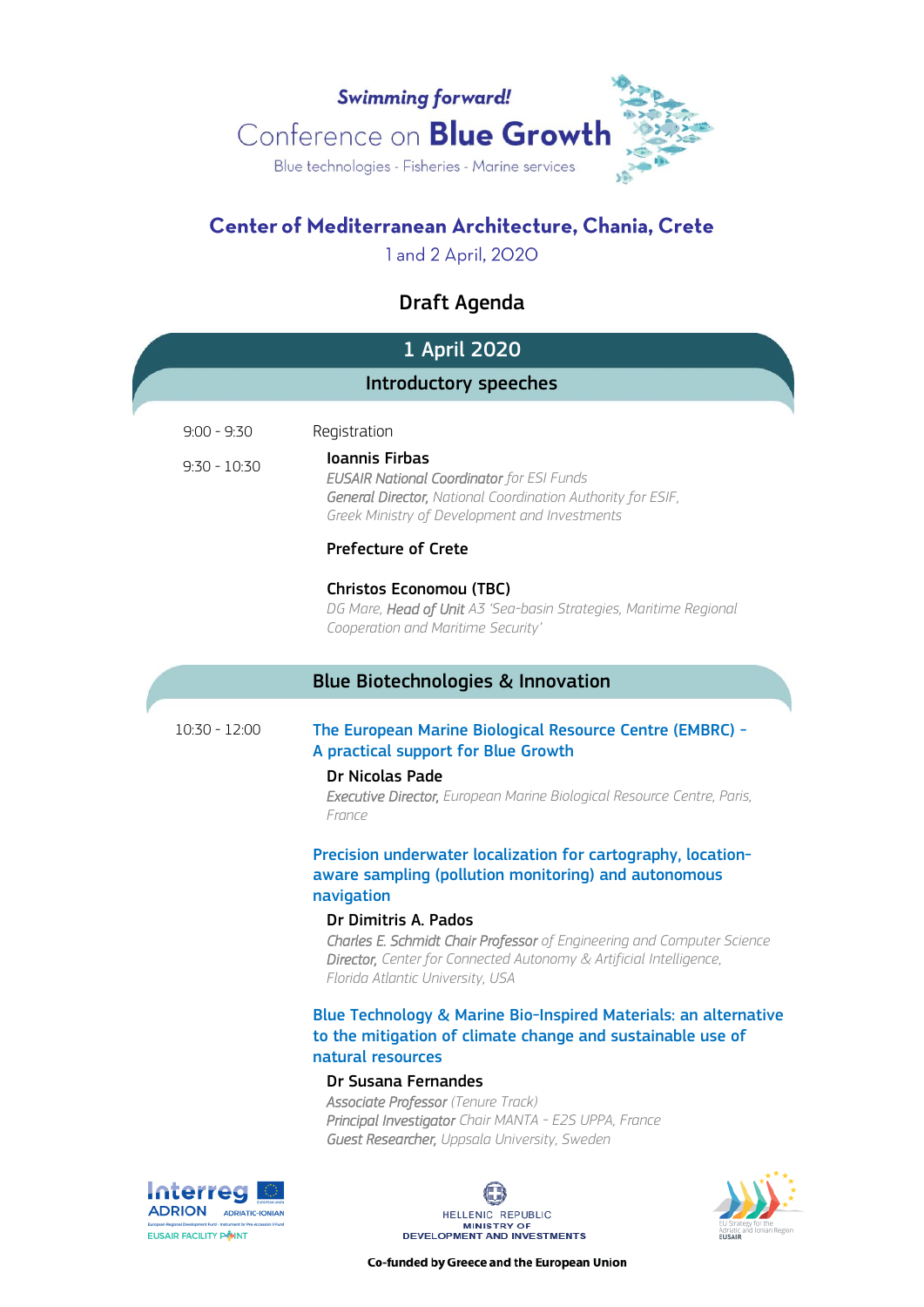#### Marine organisms as a source of new drugs and cosmeceuticals

#### Dr Marijana Zovko Koncic

*Professor, University of Zagreb, Faculty of Pharmacy and Biochemistry, Department of Pharmacognosy, Zagreb, Croatia*

#### Moderator: Javier Gomez

*Expert, Smart Specialisation analysis of the blue economy, Joint Research Center – European Commission*

12:00 – 12:30 Coffee break

# Fisheries & Aquaculture

# 12:30 - 14:00 'VIOAXIOPOIO', a project funded by GSRT under the RTDI Action 'Research – Create – Innovate'

#### Dr Yannis Kotzamanis

*Senior Researcher, Hellenic Centre for Marine Research, Institute of Marine Biology, Biotechnology and Aquaculture, Laboratory of Fish Nutrition and Omics Technologies*

#### Harmonized management of marine pollution in Ionian and Adriatic Seas (the data from ADRION 'Harmonia' project)

#### Dr Jerina Kolitari

*Associate Professor, Agricultural University of Tirana, Department of Aquaculture and Fishery, Aquaculture and Fishery Laboratory, Durres, Albania*

# Land based and offshore aquaculture, fish health & nutrition, aquatic research facilities

#### George D. Mantas

*Business Development Director, AquaBioTech Group, Malta*

# PerformFISH - Ensuring sustainable growth of the Mediterranean Marine Fish Farming (MMFF) industry

# Dr Nikos Papandroulakis

*Researcher, Hellenic Centre for Marine Research*

Moderator: TBC

14:00 - 15:00 Lunch break





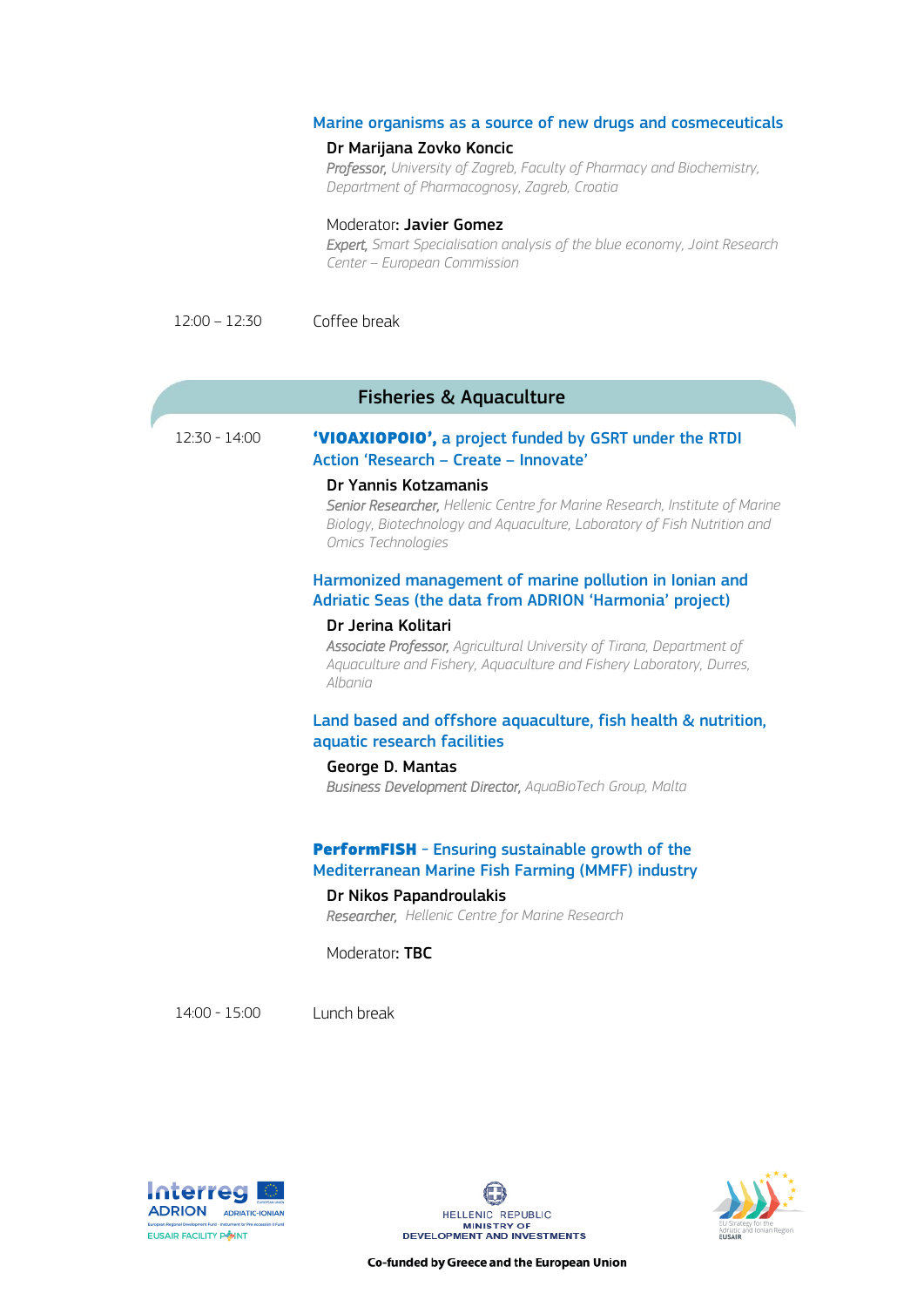|                 | <b>Marine &amp; Maritime services</b>                                                                                                                                                                    |
|-----------------|----------------------------------------------------------------------------------------------------------------------------------------------------------------------------------------------------------|
| $15:00 - 16:30$ | HCMR activities with respect to marine pollutant models,<br>climate dynamics, development and application of Individual<br>Based Models (IBM) that describe to full life circle of small<br>pelagic fish |
|                 | Dr George Triantafyllou<br>Research Director, Institute of Oceanography, Hellenic Centre for Marine<br>Research                                                                                          |
|                 | <b>European University for Smart Coastal Sustainability (EU-</b><br><b>CONEXUS) and 'Blue Career Centre'</b><br>Dr Eleni Miliou                                                                          |
|                 | Professor, Lab of Applied Hydrobiology, Agricultural University of Athens                                                                                                                                |
|                 | Marine and Maritime R&I driven by industry and society needs<br>Dr Zacharias Siokouros<br>Chief Executive Officer, Cyprus Marine and Maritime Institute (CMMI)                                           |
|                 | Helping shape projects & businesses and raising finance in the<br><b>Blue Economy sector</b>                                                                                                             |
|                 | <b>Andrew Smith</b><br>Owner, Deja Blue Consulting<br>Partner, Greenbackers Investment Capitals, UK                                                                                                      |
|                 | Moderator: TBC                                                                                                                                                                                           |
| 20:00           | Official dinner offered by the EUSAIR Facility Point GR                                                                                                                                                  |
|                 | 2 April 2020                                                                                                                                                                                             |
|                 | <b>WP2 Presentation</b>                                                                                                                                                                                  |
| $9:00 - 9:15$   | <b>Linking Blue Growth and Pillar I of EUSAIR</b>                                                                                                                                                        |
|                 | Sofia Loukmidou<br>Coordinator TSG1 "Blue Growth" (EUSAIR)<br>Hoad of Linit A 'Drogramming & Evaluation' Managing Authority of the                                                                       |

*Head of Unit Α 'Programming & Evaluation', Managing Authority of the Fisheries and Maritime Operational Program, Greek Ministry for Rural Development and Food*

 9:15 - 11:00 Blue Growth & integrated territorial investments promoting island regions and counterbalancing insularity handicaps

#### Dimitrios Skalkos

*Secretary General, General Secretariat of Public Investments & PA, Greek Ministry of Development & Investments*

# Dr Evangelos Kyriazopoulos

*Secretary General, General Secretariat of Maritime and Port Infrastructure, Greek Ministry of Maritime Affairs & Insular Policy*

**Interreg ADRION ADRIATIC-IONIAN EUSAIR FACILITY POINT**